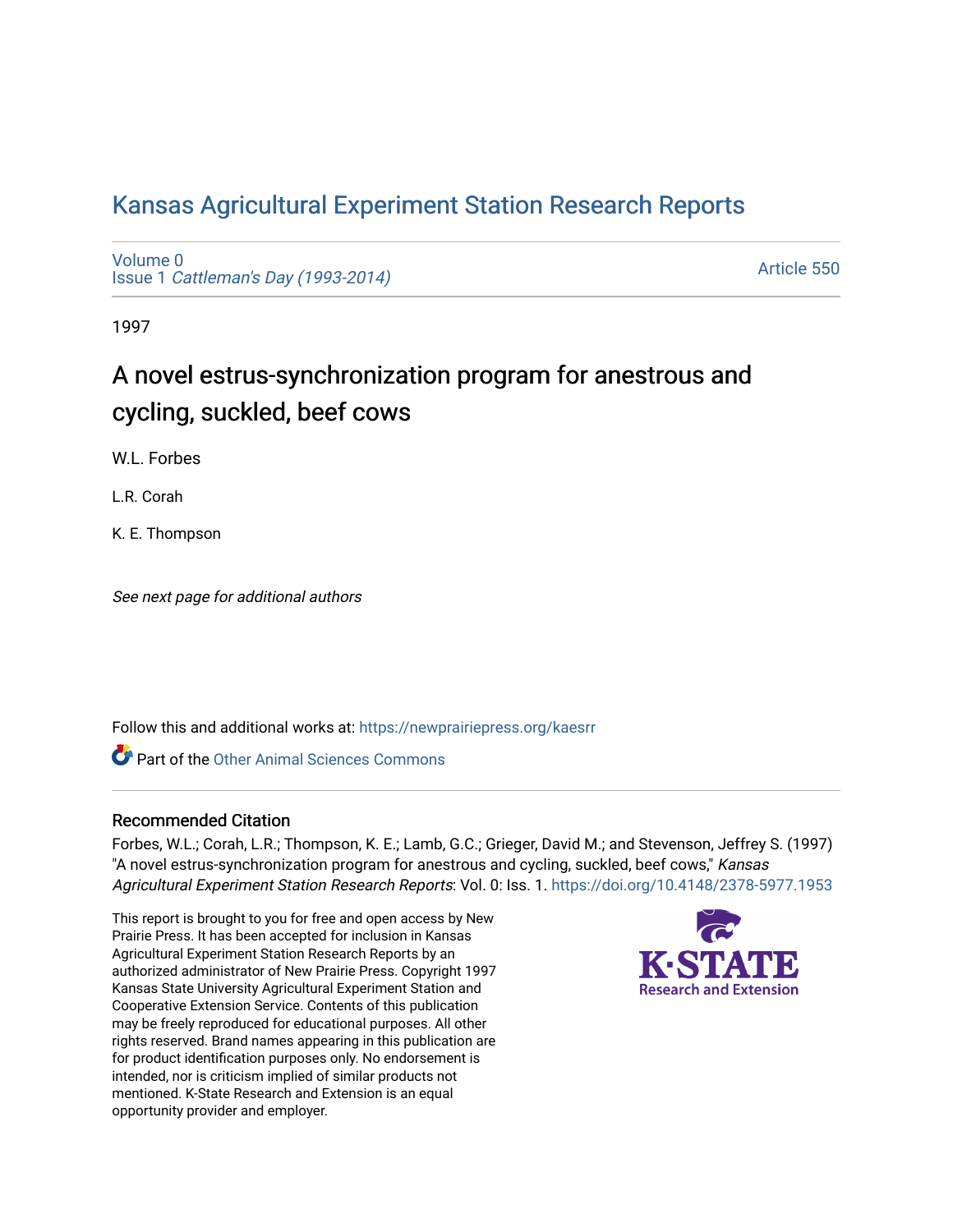# A novel estrus-synchronization program for anestrous and cycling, suckled, beef cows

# **Abstract**

We used four herds at three Kansas ranches to evaluate the potential of two new estrus synchronization strategies to increase estrus expression and fertility of 911 crossbred suckled beef cows. The treatments included: 1) 100 μg of GnRH and a 6-mg norgestomet ear implant on day -7 and 25 mg of PG F2" and implant removal on day 0 (GnRH+NORG+PG F2"); 2) 100  $\hat{I}$ <sup> $\alpha$ </sup> of GnRH on day - 7 and 25 mg of PGF 2" on day 0 (GnRH+PG F2"); and 3 ) (control) 25- mg injections of PG F2" on days -14 and 0; (2xPGF2" control) . The GnRH+NORG+ PGF 2" and GnRH+PGF treatments increased (P<.01) 2" the overall percentages of cows detected in estrus by 49% and 27% and pregnancy rates by 46% and 37%, respectively, over the control group, without altering conception rate. Both treatments increase d the estrus, conception, and pregnancy rates of noncycling cows, compared to controls.

# Keywords

Cattlemen's Day, 1997; Kansas Agricultural Experiment Station contribution; no. 97-309-S; Report of progress (Kansas State University. Agricultural Experiment Station and Cooperative Extension Service); 783; Beef; Estrus synchronization; AI; GnRH; PGF2; Norgestomet

# Creative Commons License



This work is licensed under a [Creative Commons Attribution 4.0 License](https://creativecommons.org/licenses/by/4.0/).

## Authors

W.L. Forbes, L.R. Corah, K. E. Thompson, G.C. Lamb, David M. Grieger, and Jeffrey S. Stevenson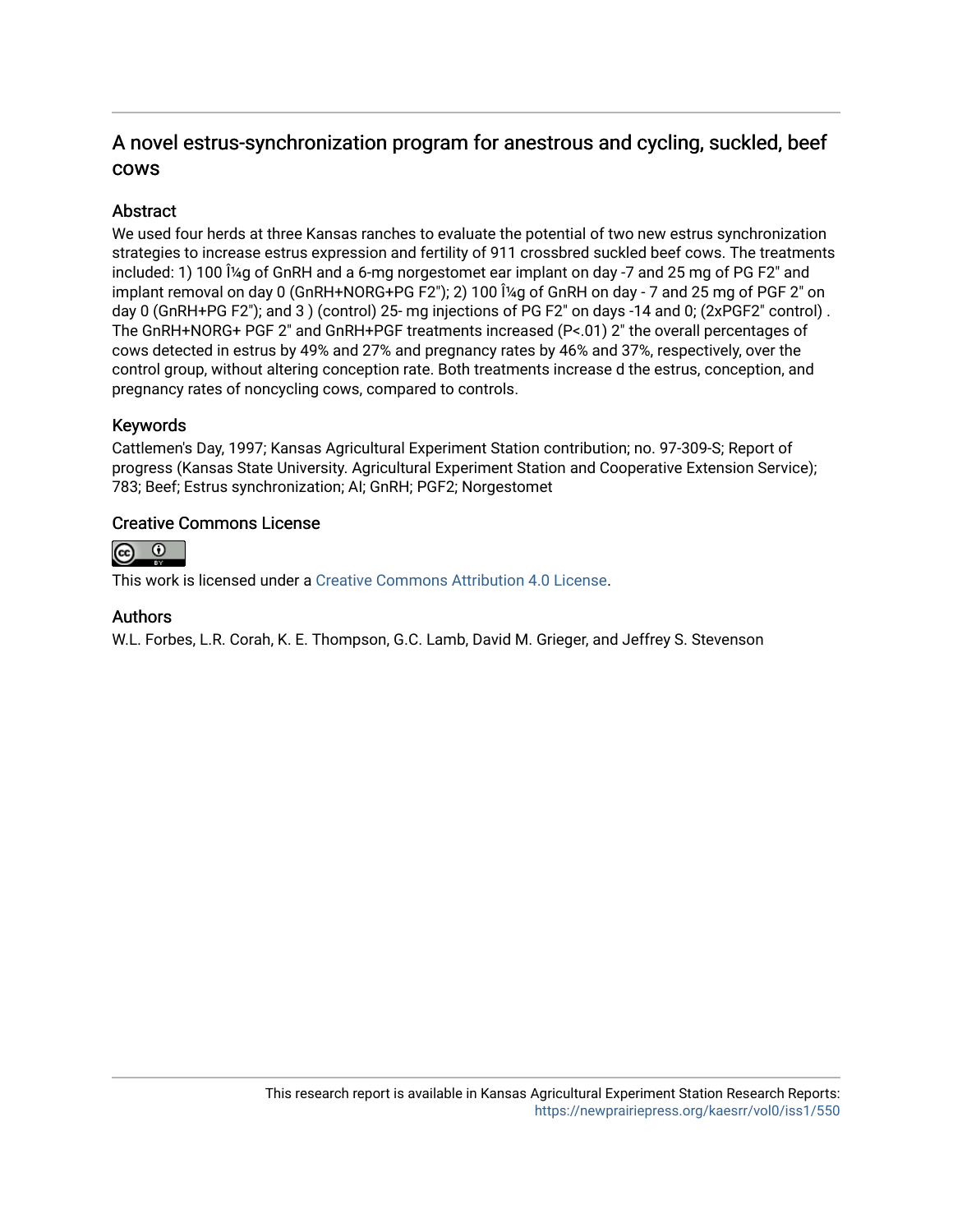#### **A NOVEL ESTRUS-SYNCHRONIZATION PROGRAM FOR ANESTROUS AND CYCLING, SUCKLED, BEEF COWS <sup>1</sup>**

*W. L. Forbes, L. R. Corah, D. M. Grieger, K. E. Thompson, G. C. Lamb, and J. S. Stevenson*

#### **Summary**

We used four herds at three Kansas ranches to evaluate the potential of two new estrus synchronizatio n strategies to increase estrus expression and fertility of 911 crossbred suckled beef cows. The treatments included: 1) 100 µg of GnRH and a 6-mg norgestomet ear implant on day -7 and 25 mg of PG  $F_2$  and implant removal on day 0 (GnRH+NORG+PG  $F_{\alpha}$ ); 2) 100 µg of GnRH on day - 7 and 25 mg of PGF  $_{2\alpha}$ on day 0 (GnRH+PG  $F_2(x)$ ; and 3) (control) 25mg injections of PG  $F_{2\alpha}$  on days -14 and 0; (2×PGF<sub>2 $\alpha$ </sub> control). The GnRH+NORG+ PGF  $_{2\alpha}$ and GnRH+PGF $_{2\alpha}$  treatments increased (P<.01) the overall percentages of cows detected in estrus by 49% and 27% and pregnancy rates by 46% and 37%, respectively, over the control group, without altering conception rate. Both treatments increase dthe estrus, conception, and pregnancy rates of noncycling cows, compared to controls.

(Key Words: Estrus Synchronization, AI, GnRH, PG  $F_{2\alpha}$ , Norgestomet.)

#### **Introduction**

Estrus-synchronizatio n programs are popular and profitable tools for improving the reproductiv e performance of cow herds. Synchronization combined with artificial insemination (AI) improves overall reproductive efficiency by reducing the duration of the breeding and calving seasons and allowing increased use of AI sires with superi or genetic potential. Current synchronization programs are designed to synchronize estrus in cows that are already cycling at the beginning of the breeding season. They are not intended to induce estrus in noncycling cows. Therefore, our objective was to test the effect of two new treatments to induce estrus and increase conception and pregnancy rates in an estrous suckled beef cows, as well as to synchro nize estrus in cycling cows.

#### **Experimental Procedures**

Four herds of predominantly crossbred cows (n= 911) at three locations were allotted randoml y to two treatments and one control (Figure 1): 1) 100  $\mu$ g of GnRH and a 6-mg norgestomet ear implant on da y-7 and 25 mg of  $PGF_{2\alpha}$  and implant removal on day 0  $(GnRH+NORG + PGF<sub>2\alpha</sub>)$ ; 2) 100 µg of GnRH on day -7 and 25 mg of PGF  $_{2\alpha}$  on day 0 (GnRH+PGF<sub>2 $\alpha$ </sub>); and 3) 25-mg injections of

<sup>&</sup>lt;sup>1</sup>We ack nowledge partial financial support by Select Sires Inc., Plain City, OH; Pharmacia & Upjohn, Kalamazoo, MI, f  $\sigma PGF_{2\alpha}$  (Lutalyse®); Fort Dodge Laboratories Inc., Fort Dodge, IA, for GnRH (Factrel®); Rhone-Merieux, Inc., Athens, GA, for GnRH (Cystorelin®) and SyncroMateB® implants (norgestomet); and the assistance of Jon Ferguson, Joe Thielen, and Dean Perkins, cattle producers who most willing cooperated in this study. Special thanks go to all who assisted in this project: Chris Riedel, Brice Guttery, Mike Marshall, Dustin Covey, Jon Siefkes, Linc Lunsway, Becky Hansen, Abby Janssen, Juliana Coalson, Brian Miller, Betty Hensley, and Cody Wright.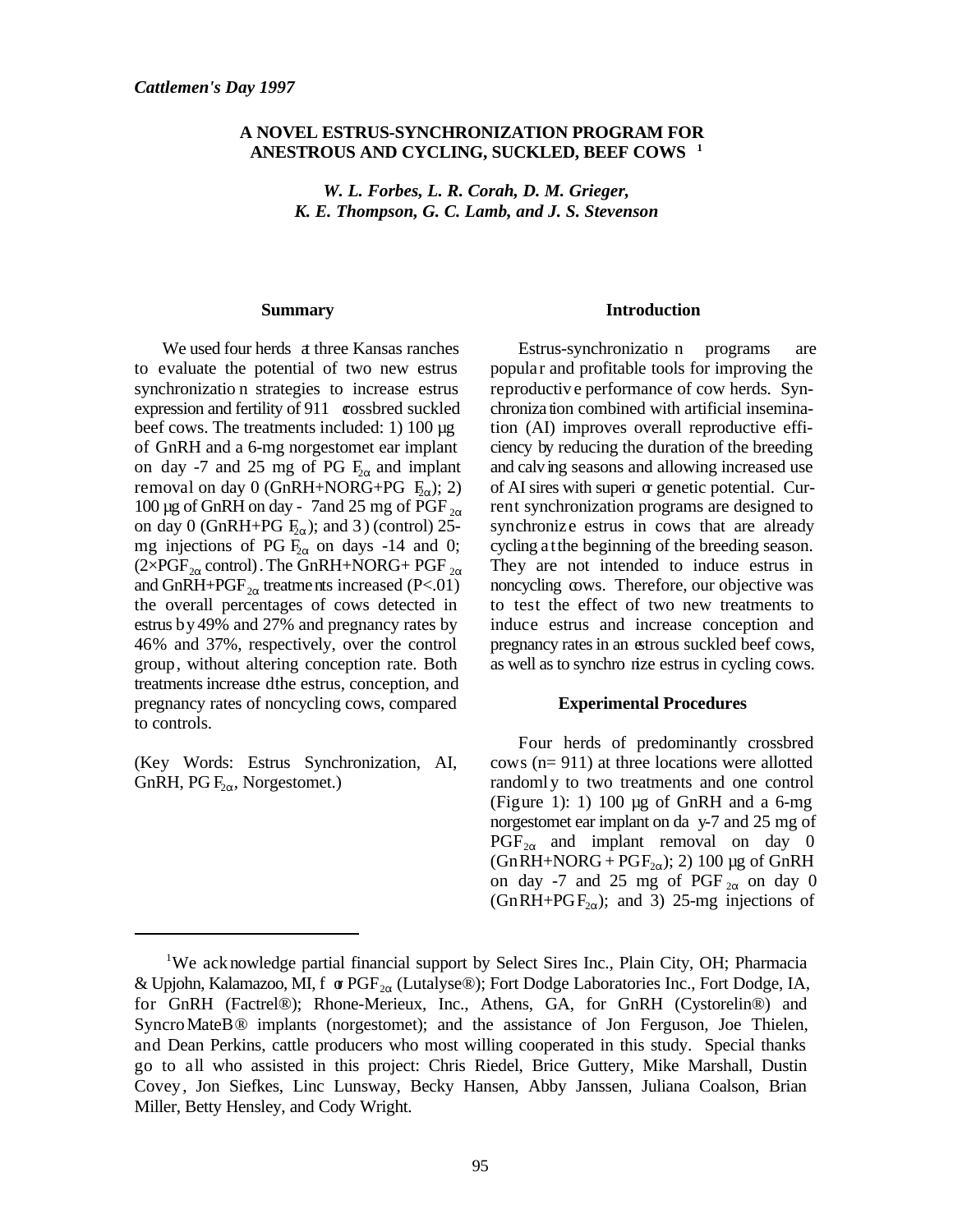PGF<sub>2 $\alpha$ </sub> on days -14 and 0; (2×PG  $F_{\alpha}$ ) (control). Three blood samples were collected (days -14, -7, and 0) before the last PGF  $_{2\alpha}$  injection to determine estrus-cycling status. If any one of the three samples containe  $d \ge 1$  ng/ml serum progesterone, then the cows wer eassumed to be cycling. Cows were observed for estrus twice daily (4 hours each) for 144 hours after PG  $F_{\alpha}$ . All cows wer e inseminated 12 to 14 hours after first detected standing estrus. Body condition score was assessed at the time of PGF  $_{2\alpha}$ injection , and pregnancy was diagnosed by transrectal ultrasonography between 32 and 51 days after AI. Conception rate was defined as the proportion of cows detected in estrus and inseminate d during 144 hours afte rPGF $_{2\alpha}$  that became pregnant. Pregnancy rat ewas defined as the proportion of treated cows that became pregnant.

#### **Results and Discussion**

Body condition scores ranged from 1 (thinnest) to 6.5, with an average o  $f4.5$  on a 1 to 9 scale. In addition, days postpartum at the onset of the breeding season ranged from 21 to 108, with an overall average of 72 across all herds. The combination of somewhat lower body condition scores, fewer days postpartum, and the lack of spring

pasture may have reduced estrus, conception, and pregnancy rates in herds 3 and 4.

The percentages of cows that exhibited standing estrus were greater  $(P<.05)$  in the two treatments than in controls. The GnRH +NORG+PGF $_{2\alpha}$  treatment had 51% and the GnRH+PGF $_{2\alpha}$  treatment had 27% more cows showing heat than the control. Although the treatment s had no statistically significant effect on conception rate (Table 1), pregnancy rates were greate  $r(P<.05)$  in the two treatments than in the control.

Based on the three blood s amples, 54.8% of the females were cycling at the time of the  $PGF_{2\alpha}$  injection. Within the cycling cows, conception and pregnancy rates were not different between treatments and control (Table 2). The major advantage of the treatments was the positive reproductive response in the anestrous cows. Both GnRH+NORG +PGF  $_{2\alpha}$  and GnRH+PGF<sub>2 $\alpha$ </sub> treatments resulted in a greater proportio n of cows detected in estrus with higher fertility, resulting in greater pregnancy rates compared to controls (Table 2). The GnRH+NORG+PGF $_{2\alpha}$  treatmen t induced both the earliest and tightest synchrony of estrus (Figure 2). In that treatment, 50.5% of the cows sho wed detectable estrus between 24 and 48 hours after the  $\text{IGF}_{2\alpha}$  injection, compared to 32.4% in the GnRH+  $\text{PGF}_{2\alpha}$  and 16.1% in the  $2\times PGF_{2\alpha}$  (control) group.



**Figure 1. Experimental Protocol for Two New Estrus-Synchronization Treatments.**